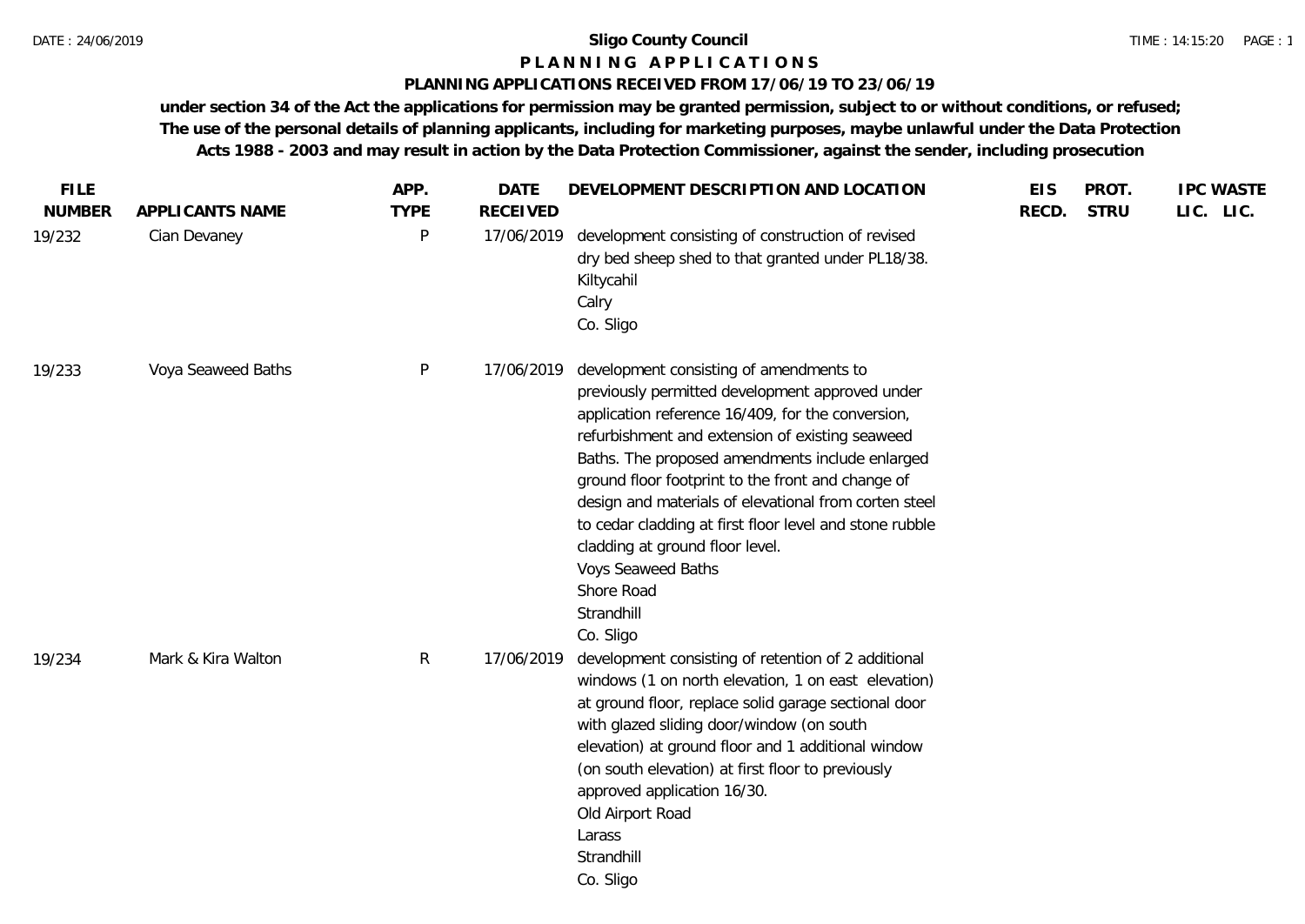#### **P L A N N I N G A P P L I C A T I O N S**

#### **PLANNING APPLICATIONS RECEIVED FROM 17/06/19 TO 23/06/19**

| <b>TYPE</b><br>LIC. LIC.<br><b>NUMBER</b><br><b>RECEIVED</b><br><b>STRU</b><br>APPLICANTS NAME<br>RECD.<br>Karen Killoran & John<br>P<br>development consisting of the renovation of existing<br>19/235<br>17/06/2019<br>outbuilding to the rear of "The Moorings" to provide<br>Johnson<br>a home office and games room. The development<br>will consist of the following: (1) The Refurbishment<br>of outbuilding to provide a home office and games<br>room. (2) External stair to access upper floor. (3)<br>5M2 one storey outshot extension to front of<br>outbuilding.<br>The Moorings<br>Rosses Point<br>Co. Sligo | FILE. | APP. | DATE | DEVELOPMENT DESCRIPTION AND LOCATION | <b>EIS</b> | <b>PROT</b> | <b>IPC WASTE</b> |
|----------------------------------------------------------------------------------------------------------------------------------------------------------------------------------------------------------------------------------------------------------------------------------------------------------------------------------------------------------------------------------------------------------------------------------------------------------------------------------------------------------------------------------------------------------------------------------------------------------------------------|-------|------|------|--------------------------------------|------------|-------------|------------------|
|                                                                                                                                                                                                                                                                                                                                                                                                                                                                                                                                                                                                                            |       |      |      |                                      |            |             |                  |
|                                                                                                                                                                                                                                                                                                                                                                                                                                                                                                                                                                                                                            |       |      |      |                                      |            |             |                  |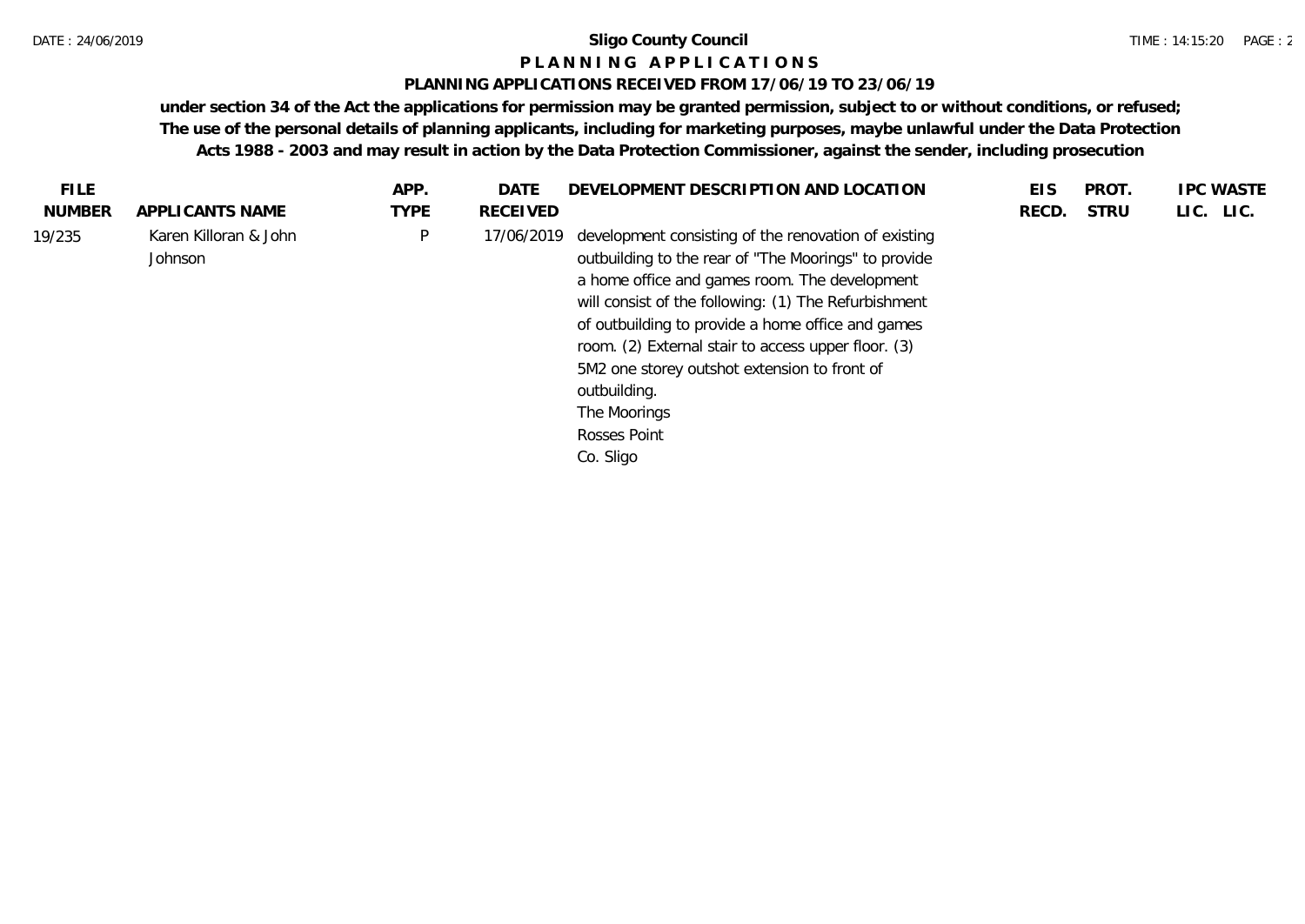#### **P L A N N I N G A P P L I C A T I O N S**

#### **PLANNING APPLICATIONS RECEIVED FROM 17/06/19 TO 23/06/19**

| FILE.         |                    | APP.         | DATE            | DEVELOPMENT DESCRIPTION AND LOCATION                                                                                                                                                                                                                                                                                                                                                                                                                                                                                                                                                                                                                                                                                                                                                                                                  | <b>EIS</b> | PROT.       | <b>IPC WASTE</b> |
|---------------|--------------------|--------------|-----------------|---------------------------------------------------------------------------------------------------------------------------------------------------------------------------------------------------------------------------------------------------------------------------------------------------------------------------------------------------------------------------------------------------------------------------------------------------------------------------------------------------------------------------------------------------------------------------------------------------------------------------------------------------------------------------------------------------------------------------------------------------------------------------------------------------------------------------------------|------------|-------------|------------------|
| <b>NUMBER</b> | APPLICANTS NAME    | <b>TYPE</b>  | <b>RECEIVED</b> |                                                                                                                                                                                                                                                                                                                                                                                                                                                                                                                                                                                                                                                                                                                                                                                                                                       | RECD.      | <b>STRU</b> | LIC. LIC.        |
| 19/236        | Key Institute Ltd. | $\mathsf{P}$ | 17/06/2019      | development consisting of alterations, extension and<br>change of use from former golf academy club house<br>to a dwelling and a proposed horse jumping arena.<br>The floor area of the dwelling will be 206 sq m<br>including a proposed single storey extension of 37<br>sq m. The proposed extension will be provided by<br>part conversion of the existing enclosure and canopy<br>over the tee off area for the former driving range. It<br>will remain within the overall dimensions of the<br>existing canopy. The area of the proposed jumping<br>arena will be 3,200 sq m. It will consist of stone<br>base, drainage and a sand finish, the overall height<br>of which will not exceed 500mm above existing<br>ground level. Permission is also sought for<br>associated site works.<br>Ballybeg<br>Knocknahur<br>Co. Sligo |            |             |                  |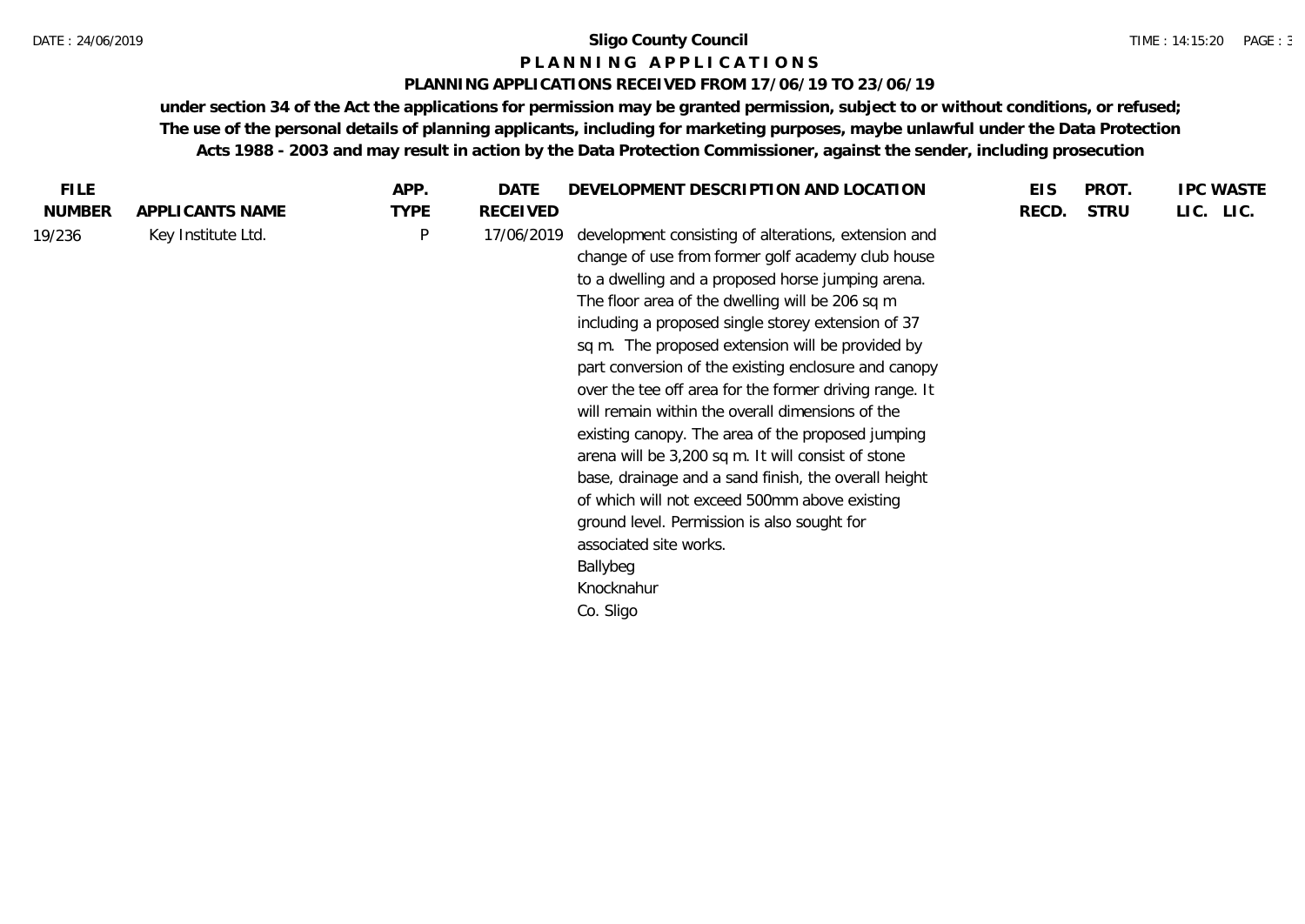#### TIME : 14:15:20 PAGE : 4

### **P L A N N I N G A P P L I C A T I O N S**

## **PLANNING APPLICATIONS RECEIVED FROM 17/06/19 TO 23/06/19**

| <b>FILE</b>   |                                         | APP.        | <b>DATE</b>     | DEVELOPMENT DESCRIPTION AND LOCATION                                                                                                                                                                                                                                                                                                                                                                                                                                                                                                                                                                  | <b>EIS</b> | PROT.       | <b>IPC WASTE</b> |
|---------------|-----------------------------------------|-------------|-----------------|-------------------------------------------------------------------------------------------------------------------------------------------------------------------------------------------------------------------------------------------------------------------------------------------------------------------------------------------------------------------------------------------------------------------------------------------------------------------------------------------------------------------------------------------------------------------------------------------------------|------------|-------------|------------------|
| <b>NUMBER</b> | APPLICANTS NAME                         | <b>TYPE</b> | <b>RECEIVED</b> |                                                                                                                                                                                                                                                                                                                                                                                                                                                                                                                                                                                                       | RECD.      | <b>STRU</b> | LIC. LIC.        |
| 19/237        | Ciaran & Eithne Martin                  | P           | 17/06/2019      | development consisting of (1) 39 static mobile<br>homes. (2) Construction of a vehicular access<br>roadway onto the public road (Top Road). (3)<br>Provision of a pedestrian access footpath from the<br>northeast corner of the site to connect to the public<br>road, (4) Construction of a metal clad maintenance<br>shed and associated concrete apron. (5)<br>Construction of a wastewater pumping station and<br>associated concrete apron. (6) All associated site<br>works. A Natura Impact Statement has been<br>included with the application.<br>Kilkillogue,<br>Mullaghmore,<br>Co. Sligo | Y          |             |                  |
| 19/238        | Aidan Carty - Carty<br>Contractors Ltd. | $\sf P$     | 18/06/2019      | development consisting of change of use of part of<br>the premises know as Unit 5, Northwest Business<br>Park, Rathrippin, Collooney, Co. Sligo, which was<br>granted planning permission under planning<br>reference number 04/1403. The change of use<br>consists of the change of part of Unit Number<br>Number 5 from business, enterprise and light<br>industry use to office use.<br>Unit 5 Northwest Business Park<br>Rathrippin<br>Collooney<br>Co. Sligo                                                                                                                                     |            |             |                  |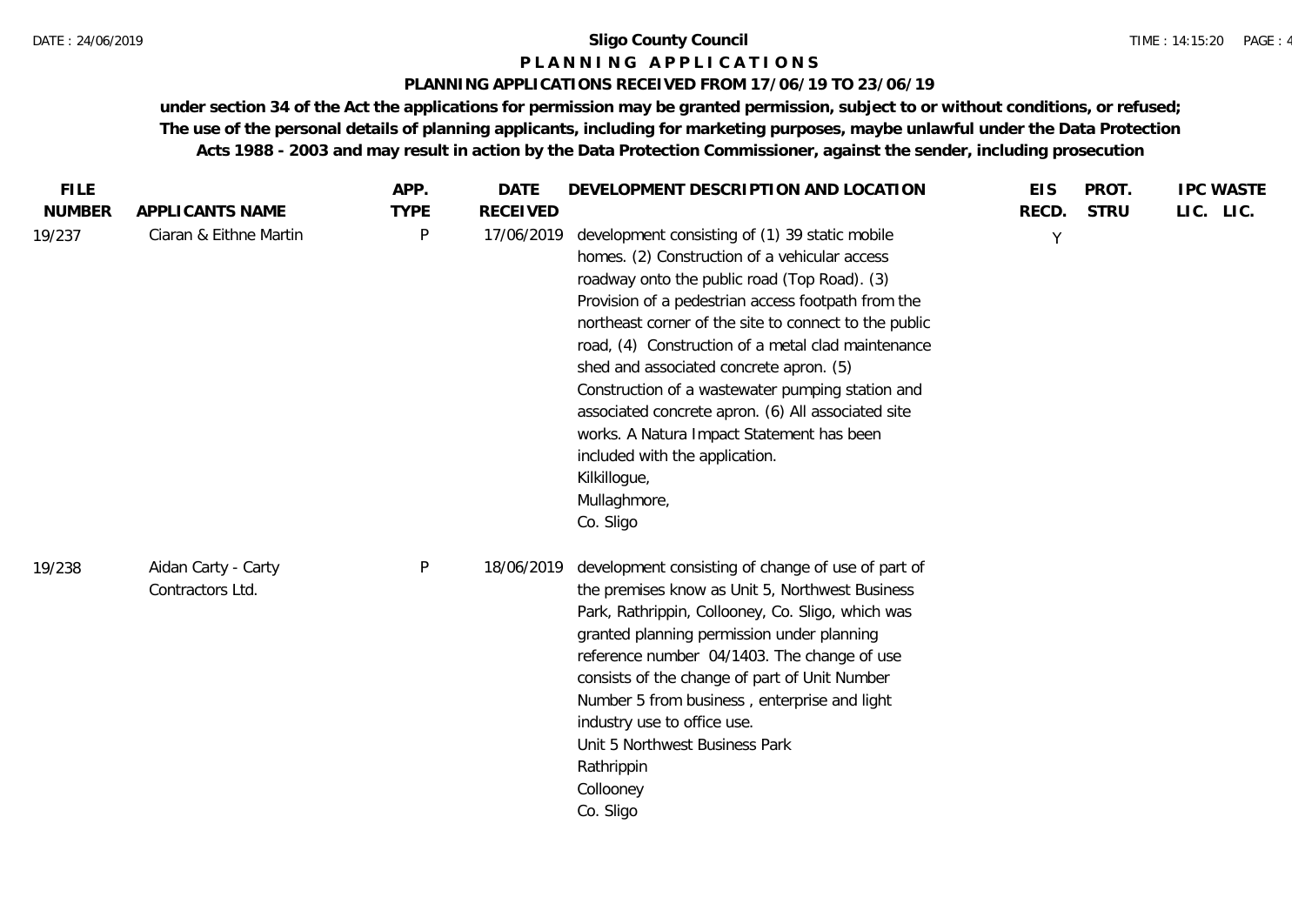#### **P L A N N I N G A P P L I C A T I O N S**

## **PLANNING APPLICATIONS RECEIVED FROM 17/06/19 TO 23/06/19**

| <b>FILE</b><br><b>NUMBER</b> | APPLICANTS NAME            | APP.<br><b>TYPE</b> | <b>DATE</b><br><b>RECEIVED</b> | DEVELOPMENT DESCRIPTION AND LOCATION                                                                                                                                                                                                                                                                            | <b>EIS</b><br>RECD. | PROT.<br><b>STRU</b> | <b>IPC WASTE</b><br>LIC. LIC. |
|------------------------------|----------------------------|---------------------|--------------------------------|-----------------------------------------------------------------------------------------------------------------------------------------------------------------------------------------------------------------------------------------------------------------------------------------------------------------|---------------------|----------------------|-------------------------------|
| 19/239                       | Noel Jacob                 | $\mathsf{R}$        | 18/06/2019                     | development consisting of retention of an existing<br>motor home storage/domestic shed to the rear of<br>my existing dwelling house.<br>Carrowcardin<br>Enniscrone<br>Co. Sligo                                                                                                                                 |                     |                      |                               |
| 19/240                       | Paul Harnett               | $\mathsf{R}$        | 19/06/2019                     | for development consisting of 1. Retaining the<br>demolition of the original dwelling house and<br>retaining the new dwelling house. 2. Permission for<br>the installation of a new proprietary effluent<br>treatment system. 3 Permission to alter vehicular<br>entrance and all other ancillary site works at |                     |                      |                               |
|                              |                            |                     |                                | Coolrecuill<br>Banada<br>Co. Sligo                                                                                                                                                                                                                                                                              |                     |                      |                               |
| 19/241                       | Kevin & Jacqueline Mellett | $\mathsf{P}$        | 19/06/2019                     | development consisting of erection of a single<br>storey dwelling and domestic garage, along with<br>on-site wastewater treatment system, and all other<br>associated site works and services.<br>Carrownamaddoo<br><b>Ballintogher West</b><br>Co. Sligo                                                       |                     |                      |                               |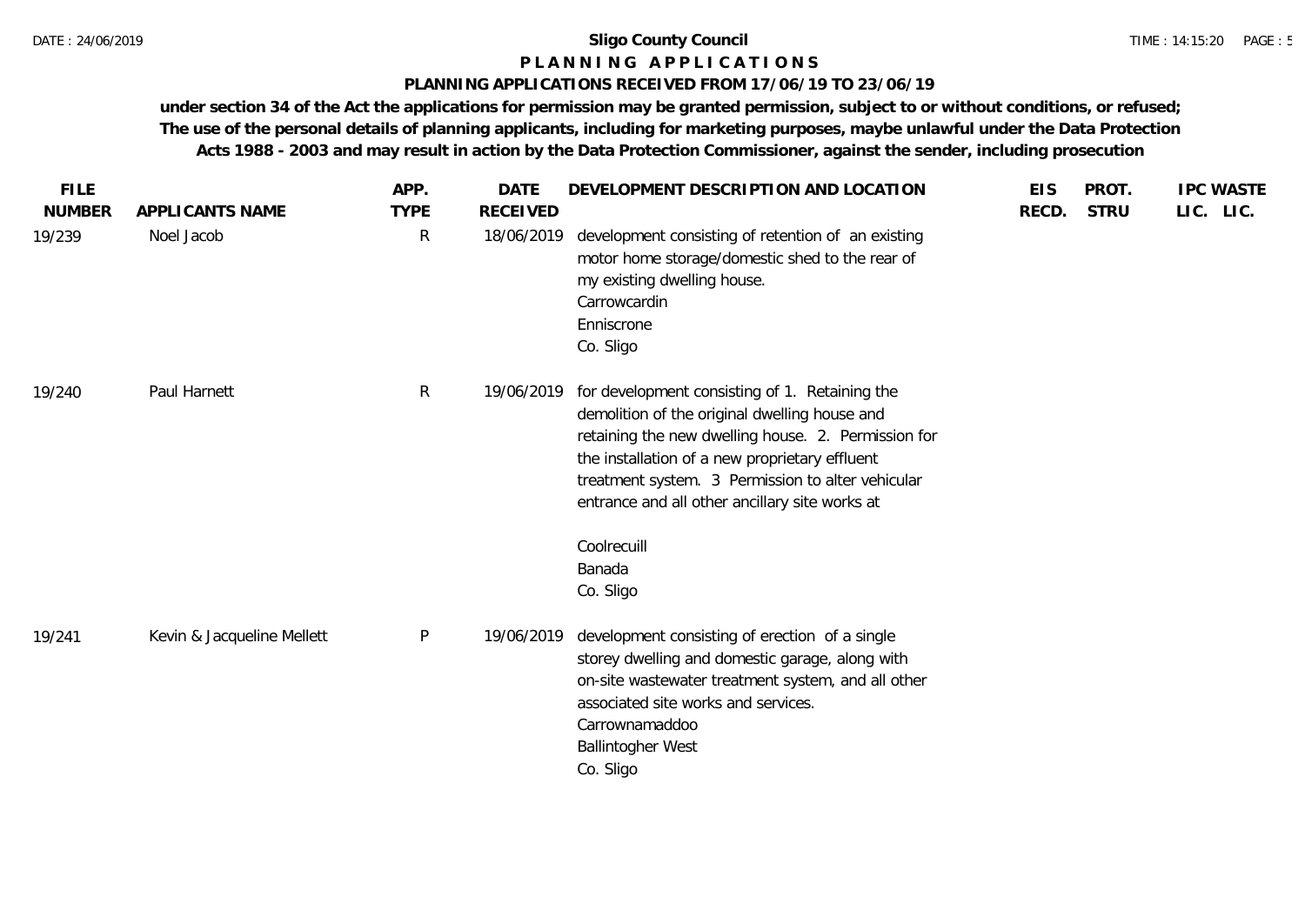#### **P L A N N I N G A P P L I C A T I O N S**

#### **PLANNING APPLICATIONS RECEIVED FROM 17/06/19 TO 23/06/19**

| <b>FILE</b>   |                        | APP.         | <b>DATE</b>     | DEVELOPMENT DESCRIPTION AND LOCATION                                                                                                                                                                                                                                                                                                                                                                                         | <b>EIS</b> | PROT.       | <b>IPC WASTE</b> |  |
|---------------|------------------------|--------------|-----------------|------------------------------------------------------------------------------------------------------------------------------------------------------------------------------------------------------------------------------------------------------------------------------------------------------------------------------------------------------------------------------------------------------------------------------|------------|-------------|------------------|--|
| <b>NUMBER</b> | APPLICANTS NAME        | <b>TYPE</b>  | <b>RECEIVED</b> |                                                                                                                                                                                                                                                                                                                                                                                                                              | RECD.      | <b>STRU</b> | LIC. LIC.        |  |
| 19/242        | ROM Fitness Sligo Ltd. | $\mathsf{R}$ | 20/06/2019      | development consisting of (a) retention of the<br>change of use from retail showroom to gym on<br>ground floor (b) retention of a mezzanine level<br>utilised as a gym (c) new external escape stairway<br>to serve mezzanine (d) external signage and all<br>associated site development works.<br>Range of Motion, Unit 2A,<br>Cleveragh Retail Park, Cleveragh Drive,<br>Cleveragh Demesne,<br>Cleveragh, Sligo, F91 C9X4 |            |             |                  |  |
| 19/243        | Fergus McGowan         | $\mathsf{P}$ | 20/06/2019      | development consisting of the construction of a<br>dwelling house, garage and foul effluent treatment<br>system together with all ancillary site works and<br>sevices.<br>Carrowmore<br>Lavagh<br>Ballymote<br>Co. Sligo                                                                                                                                                                                                     |            |             |                  |  |
| 19/244        | John & Anna Roche      | $\mathsf{P}$ | 20/06/2019      | development consisting of (1) replacement of<br>existing septic tank and percolation system with new<br>waste water treatment and percolation systems. (2)<br>Construction of a new seperate storm water drainage<br>and soak a way system. (3) Alteration to the existing<br>site limits and boundary.<br>Drumiskabole<br>Co. Sligo                                                                                         |            |             |                  |  |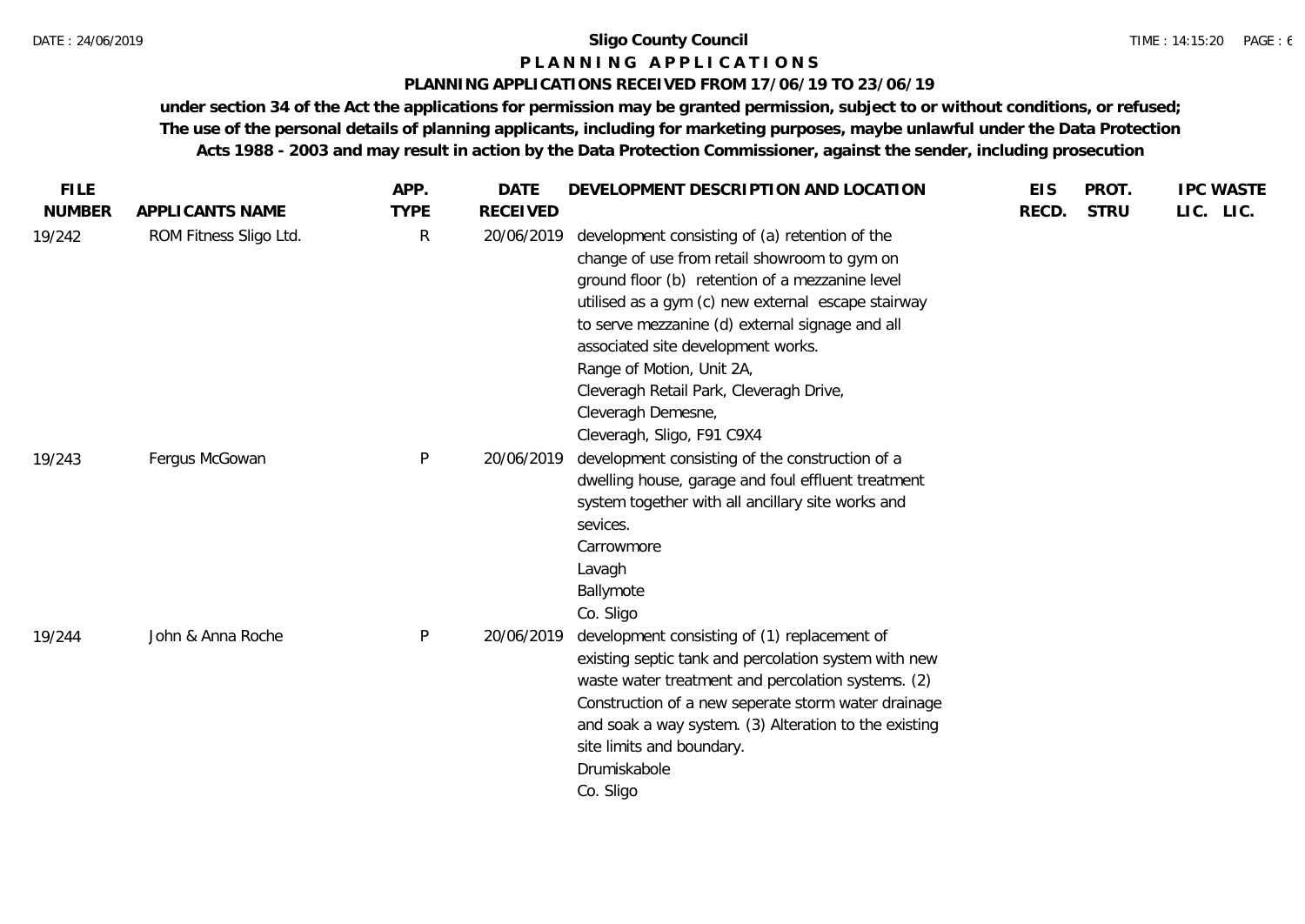#### **P L A N N I N G A P P L I C A T I O N S**

#### **PLANNING APPLICATIONS RECEIVED FROM 17/06/19 TO 23/06/19**

| <b>FILE</b>   |                        | APP.         | <b>DATE</b>     | DEVELOPMENT DESCRIPTION AND LOCATION                                                                                                                                                                                                                                                                                         | <b>EIS</b> | PROT.       | <b>IPC WASTE</b> |
|---------------|------------------------|--------------|-----------------|------------------------------------------------------------------------------------------------------------------------------------------------------------------------------------------------------------------------------------------------------------------------------------------------------------------------------|------------|-------------|------------------|
| <b>NUMBER</b> | APPLICANTS NAME        | <b>TYPE</b>  | <b>RECEIVED</b> |                                                                                                                                                                                                                                                                                                                              | RECD.      | <b>STRU</b> | LIC. LIC.        |
| 19/245        | Glenn & Aisling Hunter | P            | 20/06/2019      | development consisting of construction of a single<br>storey dwelling house, provision of a new effluent<br>treatment plant and polishing filter all associated site<br>development works.<br>Carrickhenry<br>Ballisodare<br>Co. Sligo                                                                                       |            |             |                  |
| 19/246        | Tom and Sheila Rouse   | P            | 20/06/2019      | for development consisting of the demolition of<br>existing dwelling house with adjoining garage and<br>construct new dwelling house including new<br>proprietary sewage treatment system with soil<br>polishing filteer and planning permission for<br>retention of existing garage to rear of dwelling house<br>Kilmacowen |            |             |                  |
|               |                        |              |                 | Ballisodare                                                                                                                                                                                                                                                                                                                  |            |             |                  |
|               |                        |              |                 | Co. Sligo                                                                                                                                                                                                                                                                                                                    |            |             |                  |
| 19/247        | Fergal Mullarkey       | $\mathsf{P}$ | 21/06/2019      | development consisting of the construction of a<br>dwelling house with a proprietary effluent treatment<br>system, raised percolation area and all associated<br>site works.<br>Carrownacreevy,<br>Lavagh,<br>Ballymote,<br>Co. Sligo                                                                                        |            |             |                  |
|               |                        |              |                 |                                                                                                                                                                                                                                                                                                                              |            |             |                  |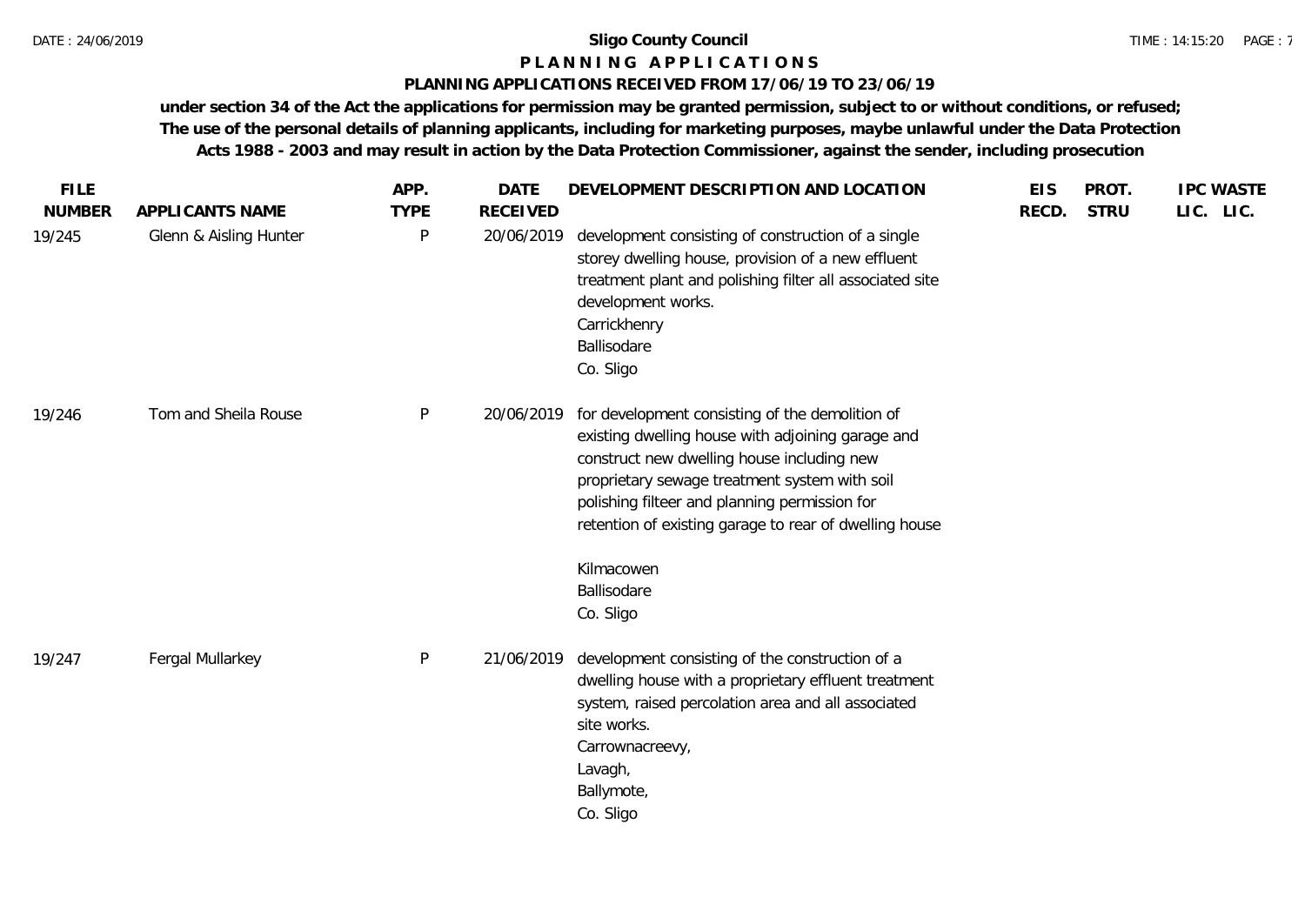# **P L A N N I N G A P P L I C A T I O N S**

## **PLANNING APPLICATIONS RECEIVED FROM 17/06/19 TO 23/06/19**

**under section 34 of the Act the applications for permission may be granted permission, subject to or without conditions, or refused; The use of the personal details of planning applicants, including for marketing purposes, maybe unlawful under the Data Protection Acts 1988 - 2003 and may result in action by the Data Protection Commissioner, against the sender, including prosecution**

| <b>FILE</b>   |                 | APP.        | <b>DATE</b> | DEVELOPMENT DESCRIPTION AND LOCATION                                                                                                                                                                                                                                                              | <b>EIS</b> | PROT.       | <b>IPC WASTE</b> |
|---------------|-----------------|-------------|-------------|---------------------------------------------------------------------------------------------------------------------------------------------------------------------------------------------------------------------------------------------------------------------------------------------------|------------|-------------|------------------|
| <b>NUMBER</b> | APPLICANTS NAME | <b>TYPE</b> | RECEIVED    |                                                                                                                                                                                                                                                                                                   | RECD.      | <b>STRU</b> | LIC. LIC.        |
| 19/248        | Michael Maloney | $\sf P$     | 21/06/2019  | for development consisting of alterations to the<br>existing dwelling, consisting of converting the attic<br>space to include storage, a mezzanine and<br>patio/balcony area                                                                                                                      |            |             |                  |
| 19/249        | Olivia Walker   | P           | 21/06/2019  | No. 26 Marella<br>Bartragh Td<br>Enniscrone<br>Co. Sligo<br>development consisting of construction of a dwelling<br>house, proprietary effluent treatment unit and soil<br>polishing filter on site together with all ancillary site<br>works and services.<br>Cullaghmore<br>Carney<br>Co. Sligo |            |             |                  |
|               | _ _ _ _         |             |             |                                                                                                                                                                                                                                                                                                   |            |             |                  |

**Total: 18**

\*\*\* END OF REPORT \*\*\*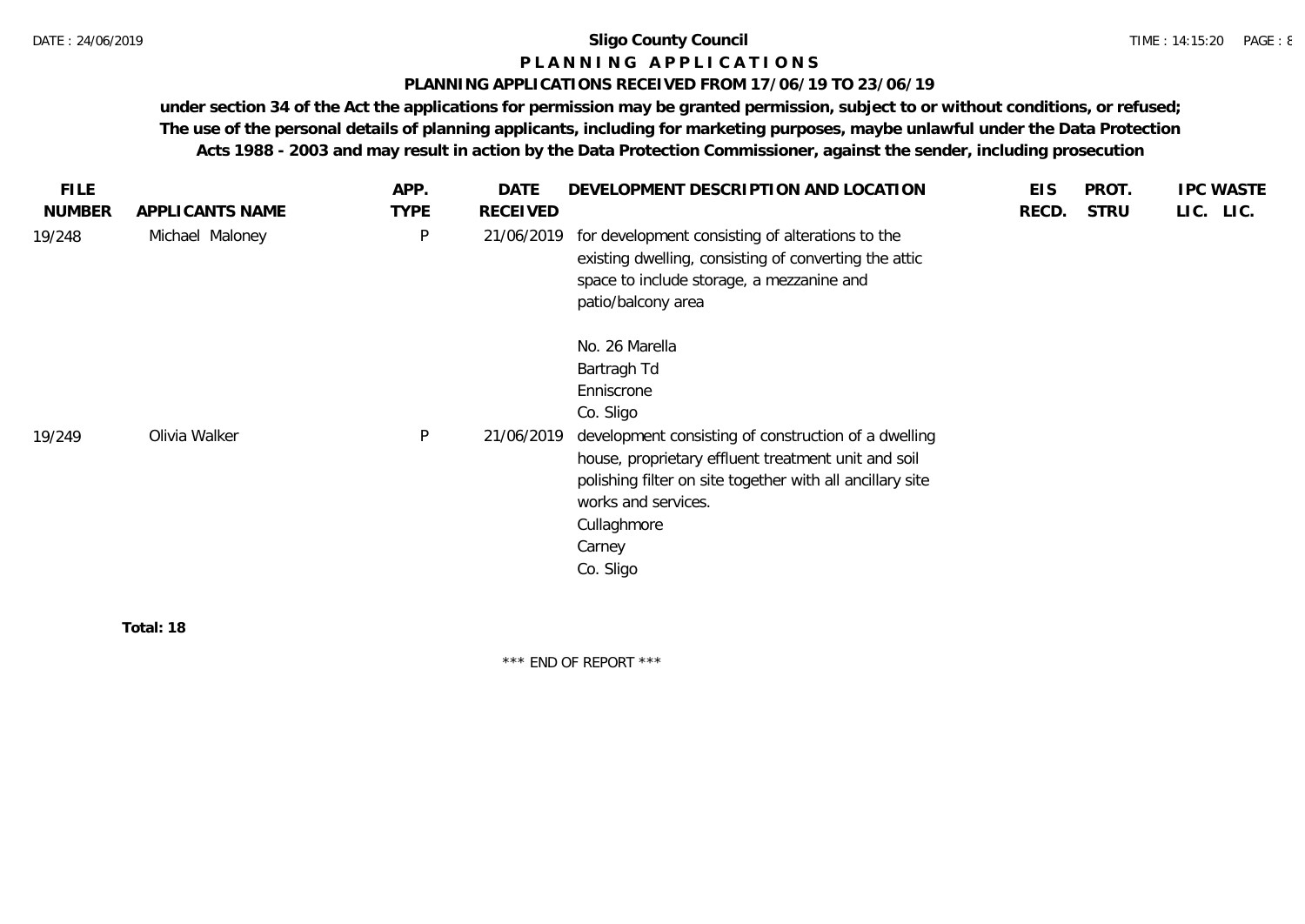## **P L A N N I N G A P P L I C A T I O N S**

## **PLANNING APPLICATIONS GRANTED FROM 17/06/2019 TO 23/06/2019**

**in deciding a planning application the planning authority, in accordance with section 34(3) of the Act, has had regard to submissions** 

## **or observations recieved in accordance with these Regulations;**

**The use of the personal details of planning applicants, including for marketing purposes, maybe unlawful under the Data Protection Acts 1988 - 2003 and may result in action by the Data Protection Commissioner, against the sender, including prosecution.**

| FILE.<br>NUMBER | APPLICANTS NAME | APP.<br>TYPE | DATE<br>RECEIVED | DEVELOPMENT DESCRIPTION AND LOCATION                                                                                                                                                                                                           | M.O.<br><b>DATE</b> | M.O.<br><b>NUMBER</b> |
|-----------------|-----------------|--------------|------------------|------------------------------------------------------------------------------------------------------------------------------------------------------------------------------------------------------------------------------------------------|---------------------|-----------------------|
| 19/126          | Brian Kennedy   |              | 05/04/2019       | for development consisting of the construction of a<br>two-storey, single dwelling house with attached car port,<br>domestic garage and provide a new waste water<br>treatment, percolation area, landscaping and all<br>associated site works | 19/06/2019          | P27/19                |
|                 |                 |              |                  | Carrigeenagowna<br>Tubbercurry<br>Co. Sligo                                                                                                                                                                                                    |                     |                       |

**Total: 1**

\*\*\* END OF REPORT \*\*\*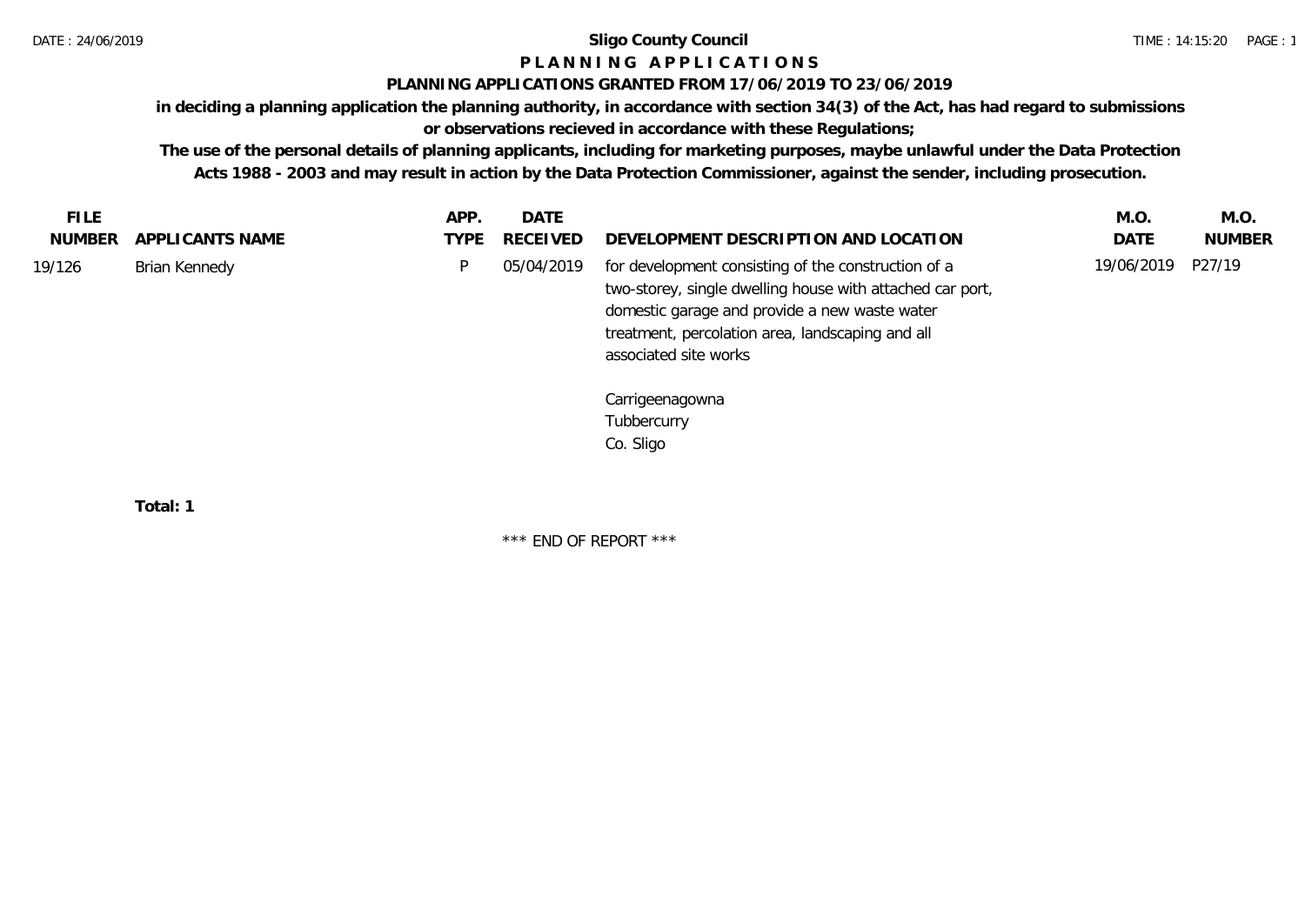## **P L A N N I N G A P P L I C A T I O N S**

#### **PLANNING APPLICATIONS REFUSED FROM 17/06/2019 TO 23/06/2019**

**in deciding a planning application the planning authority, in accordance with section 34(3) of the Act, has had regard to submissions or observations recieved in accordance with these Regulations;**

**The use of the personal details of planning applicants, including for marketing purposes, maybe unlawful under the Data Protection Acts 1988 - 2003 and may result in action by the Data Protection Commissioner, against the sender, including prosecution.**

| <b>FILE</b>   |                    | AP'         | $\sim$ $\sim$ $\sim$ $\sim$<br>DAIE | <b>LOPMENT DESCRIPTION AND</b><br><b>DEVF</b><br>- 7 | IVI.U       | IVI.U  |
|---------------|--------------------|-------------|-------------------------------------|------------------------------------------------------|-------------|--------|
| <b>NUMBER</b> | CANTS NAME<br>ADD' | <b>TYPI</b> | <b>RECEIVED</b>                     | LOCATION                                             | <b>DATE</b> | NUMBER |

/

**Total: 0**

\*\*\* END OF REPORT \*\*\*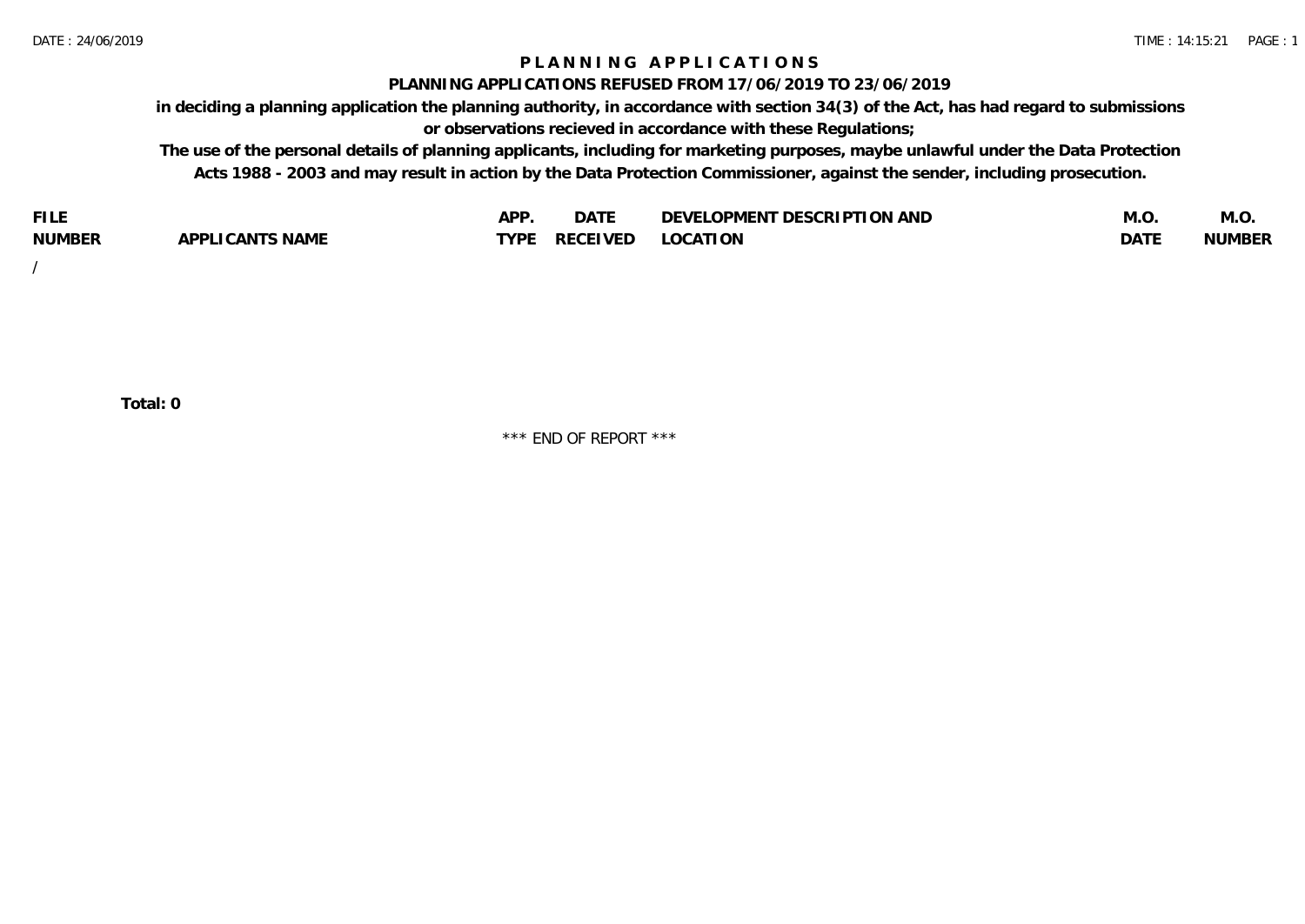## **A N B O R D P L E A N A L A APPEAL DECISIONS NOTIFIED FROM 17/06/2019 TO 23/06/2019**

| <b>FILE</b> | APPLICANTS NAME<br>NUMBER AND ADDRESS | APP.<br><b>TYPE</b> | <b>DECISON</b><br>DATE | L.A.<br>DEC. | DEVELOPMENT DESCRIPTION AND LOCATION | B.P.<br>DEC. DATE | <b>DECISION</b> |
|-------------|---------------------------------------|---------------------|------------------------|--------------|--------------------------------------|-------------------|-----------------|
|             | Total:                                | $\overline{0}$      |                        |              |                                      |                   |                 |

**\*\*\*\*\*\*\*\*\*\*\*\* END OF REPORT \*\*\*\*\*\*\*\*\*\*\*\***